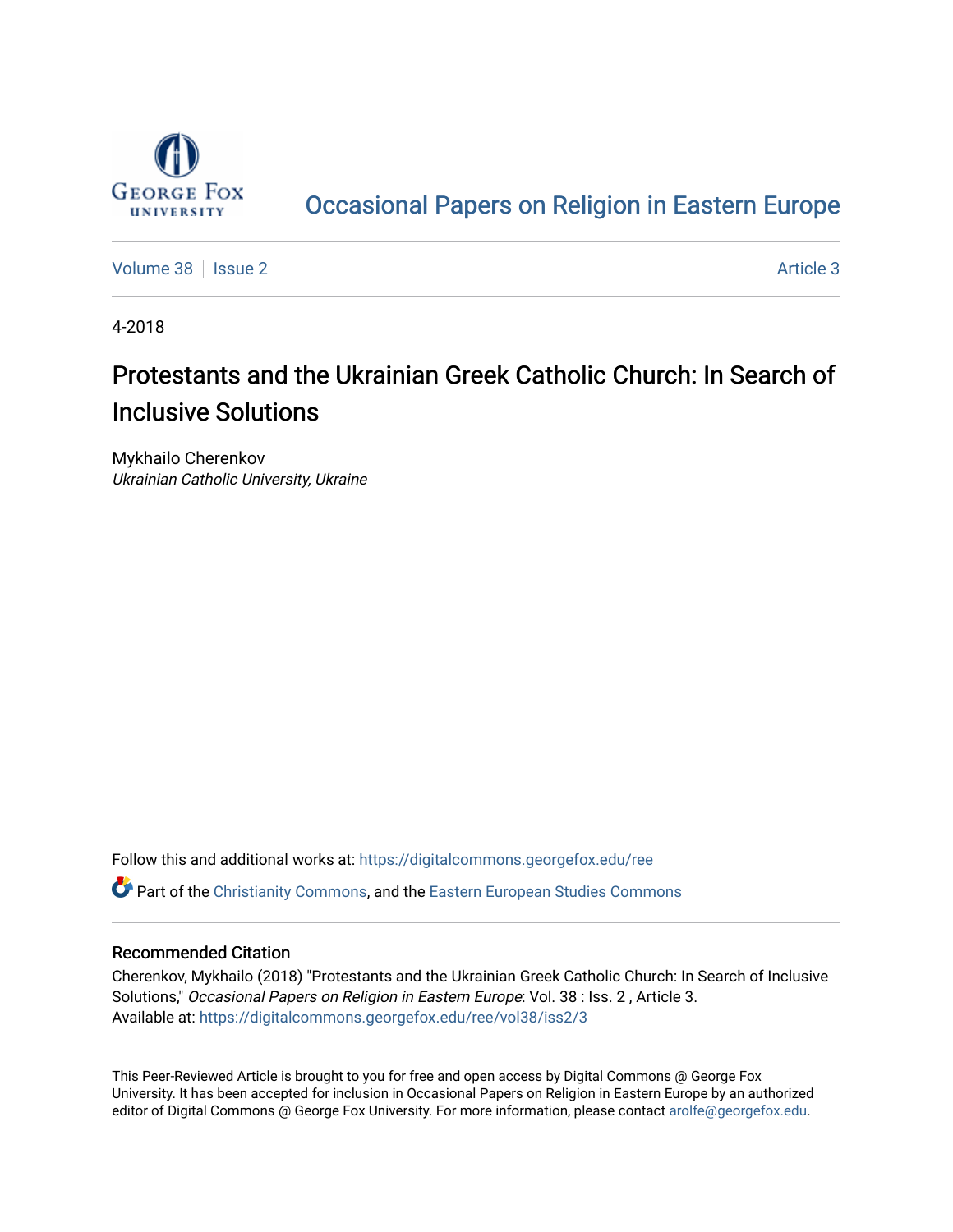## **PROTESTANTS AND THE UKRAINIAN GREEK CATHOLIC CHURCH: IN SEARCH OF INCLUSIVE SOLUTIONS**

#### **Mykhailo Cherenkov**

Mykhailo Cherenkov (Michael Cherenkoff) is a Baptist theologian. Dr. Cherenkov is the former Rector of Donetsk Christian University, which was seized by pro-Russian terrorists in 2014. He is currently a professor of philosophy at the Ukrainian Catholic University and Executive Field Ministry Director in Mission Eurasia. He lives in Kyiv, Ukraine.

Post-Soviet Protestants, having gotten used to living in coexistence with an atheistic society over the course of 70 years, have discovered something new in the years since Ukraine gained independence—Orthodox tradition. It did not happen at once, but the first attempts have been made at reclassifying the relationship between Protestants and Orthodox as other, not foreign. However, the Orthodox other is not the only other. In dialogue with the official Orthodox Church, it is easy to lose sight of the diversity within Orthodoxy (Orthodox churches are "other" to each other), and also the coexistence in the same cultural arena of Catholic and Greek Catholic churches. The disunity of the Orthodox Church and its internal diversity should be especially interesting to Protestants, because it creates the opportunity for a confessional census. Put simply, when there are multiple "others," then there is room for the Protestants as well. Diversity is a fact, which, when considered, sheds light on precedents and also rights.

Ukrainian Protestantism is a synthesis of Western and Eastern Christian traditions. Therefore, its main "other" is not Orthodoxy, but Catholicism, and the closest by tradition is Greek Catholicism. Notably, the ties between Protestants and Catholics and Uniates (Greek Rite Catholics) are well understood and are emphasized by the Russian Orthodox Church, but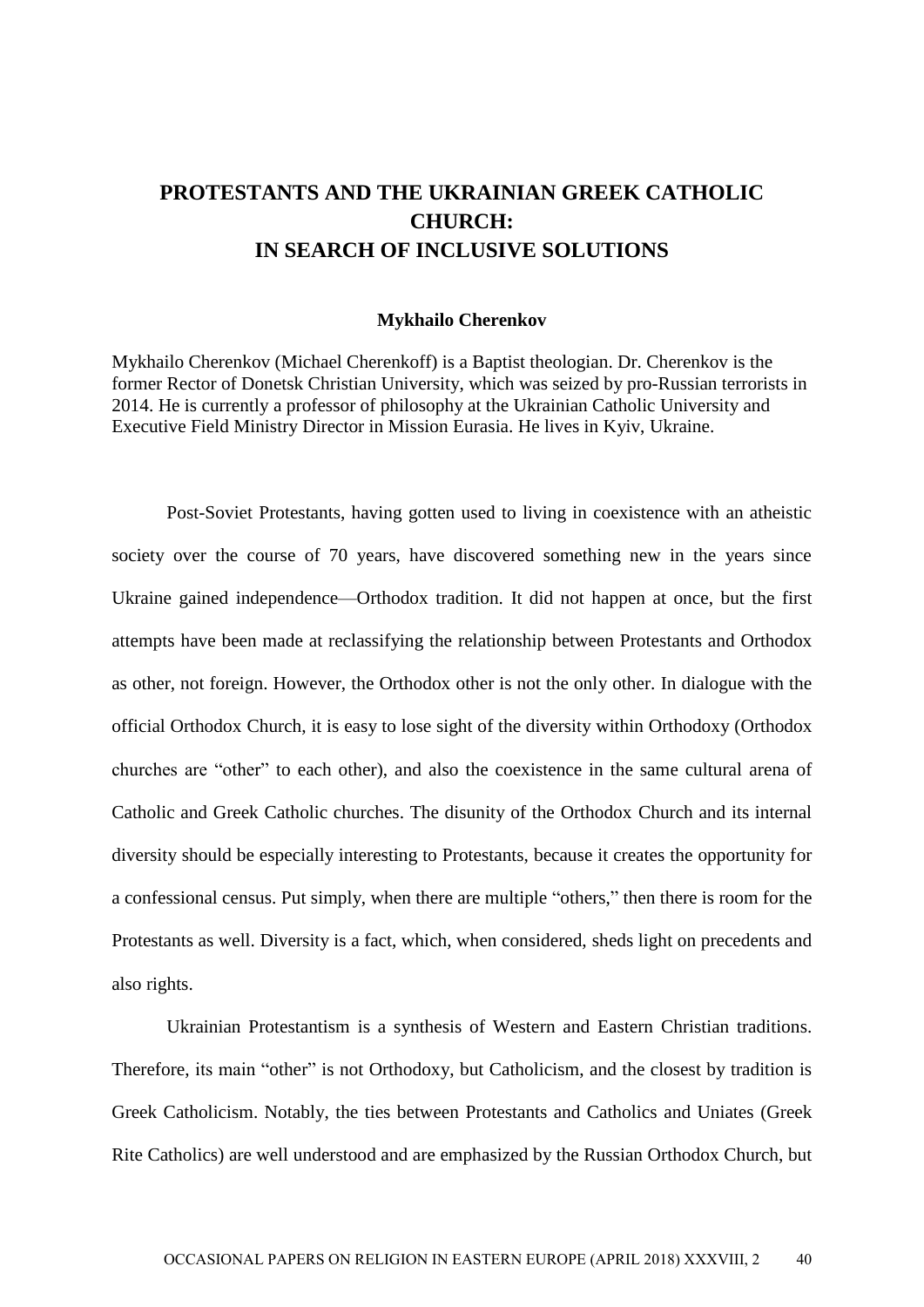Protestants were not much aware of these ties until two recent events. First, the "Ekman affair" created a stir—when the leader of the Word of Life neo-Pentecostal movement, a movement widespread in Ukraine, converted to Catholicism. And second, new opportunities for ties between the Ukrainian Greek Catholic Church (UGCC) arose thanks to the Maidan protests in Kiev (November 2013-February 2014). For a majority of Protestants, both of these events were their first encounter with and discovery of the "other," and drew their attention to co-existing traditions, what sets these traditions apart, and how these traditions fit with their own tradition.

In recent years, a significant migration has been identified between confessions and a steady growth of "just Christians," a majority of whom can be identified as "seekers." These tendencies reflect a real demand for open dialogue between traditions that is mutually interesting and fulfilling.

Protestants and Uniates are united by a series of characteristics, such as the superiority of the Western theological tradition, openness to the cultural inheritance of Eastern Christianity, and their experience of a "catacomb" existence during Soviet times. Both Protestants and Greek Catholics, during both Tsarist Russia and the Soviet Union, found themselves in the minority, not fitting into the socio-cultural homogenization of their society. Protestants stood out for their democracy, individualism, and autonomy. Greek-Catholics stood out for their nationalism, strong ethnic culture, and internal cultural and theological heterogeneity. This diversity of persevering minorities presented a direct threat to the Soviet project, because they were oppositional and uncontrollable. Both communities had ingrained in their nature, and expressed outwardly, the archetypal protest of diversity against monotony, inclusivity against exclusivity, individual choice against imposed collective choice. And at that time, the characteristics of the imperial Orthodox culture were different: a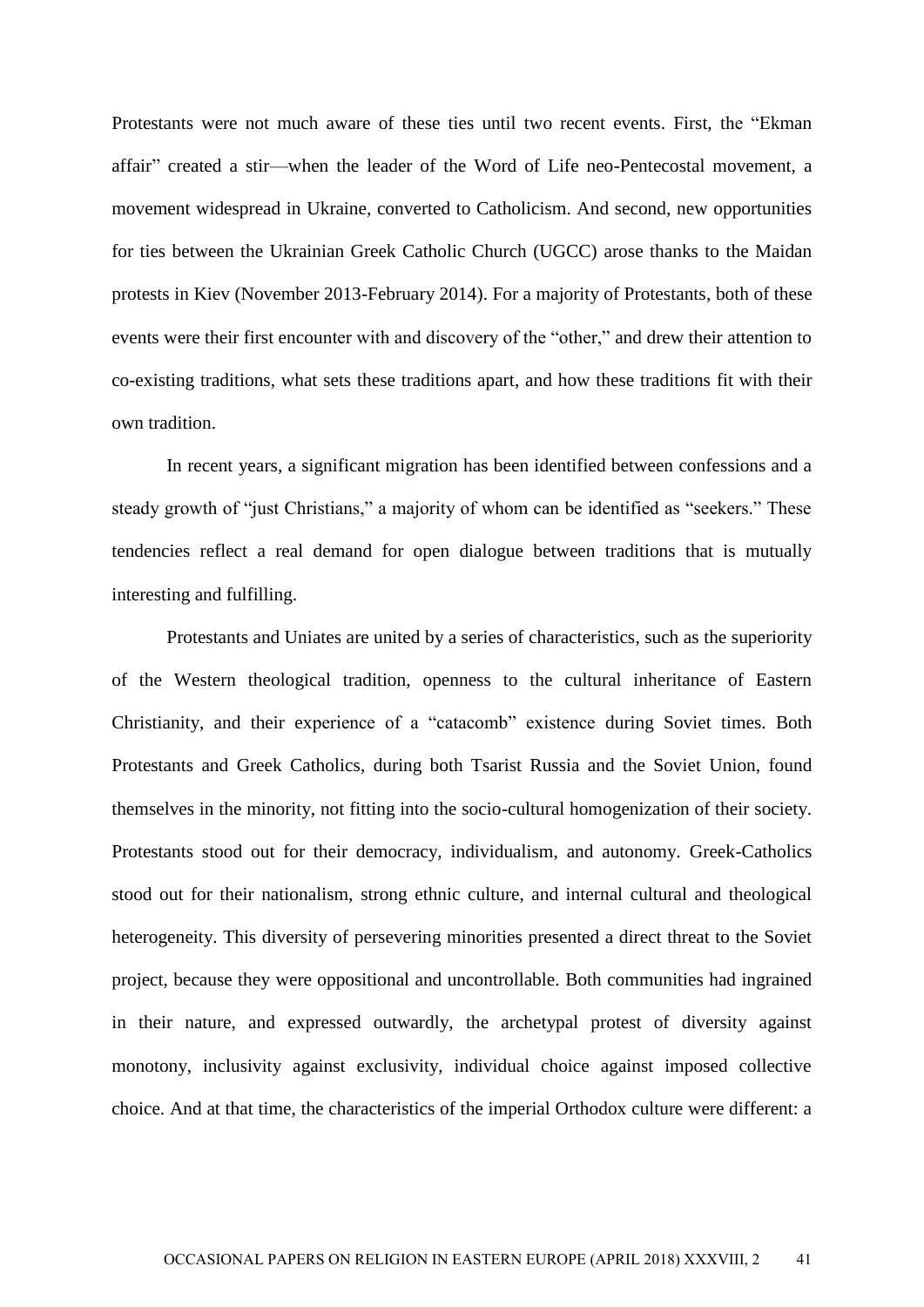focus on homogeneity, suppression of diversity, and a collectivist interpretation of individual rights. $<sup>1</sup>$ </sup>

After Ukraine gained independence, the Greek Catholics and the Protestants gained an opportunity for full-fledged church life—no longer relegated to a regional or marginal status. Both groups, thanks to their synthetic Western-Eastern natures, fit well in the Europeanoriented trajectory of Ukraine, which would preserve the national character and memory of the best traditions of Eastern Christianity. This raises questions of the prospects for development of a Protestant-Uniate dialogue and its social and ecumenical potential. The following theses will be devoted to consideration of this question. Prospects for dialogue and cooperation are viewed through an analysis of the synthetic nature of Ukrainian Protestantism and Greek Catholicism as Western-Eastern churches, with similar experience of a "catacomb" existence as minority sects, an active pro-European position, and participation in the Ukrainian "Revolution of Dignity."

Ukrainian Protestantism and Greek Catholicism are both, in their history and their theological character, synthetic West-East projects. The conscious internal diversity of each of these traditions can serve as the foundation for mutual acceptance, recognition in each other of similarities and connection. However, external dialogue will not be successful without reflection on each of their own complex identities. We must admit that despite the seeming obviousness, dialogue between Protestant and Greek Catholic traditions will be difficult for the churches to accept. Preservation of the internal diversity can only be accomplished through theological meta-reflective efforts.

<sup>1</sup> On the fate of religious minorities in the context of Russian and Soviet history see Vitaly V Proshak. *From Civil Spring to Democratic Summer. Constitution, Human Rights and Freedom of Religion in Eurasia.* (Oisterwijk: Wolf Legal Publishers, 2014). "According to researchers, it was this resistance (Plurality vs. Homogeneity, Inclusiveness vs. Exclusiveness, Individual vs. Collective) that determined the identity of religious groups, and also the government's and society's attitudes towards them" (p. 170).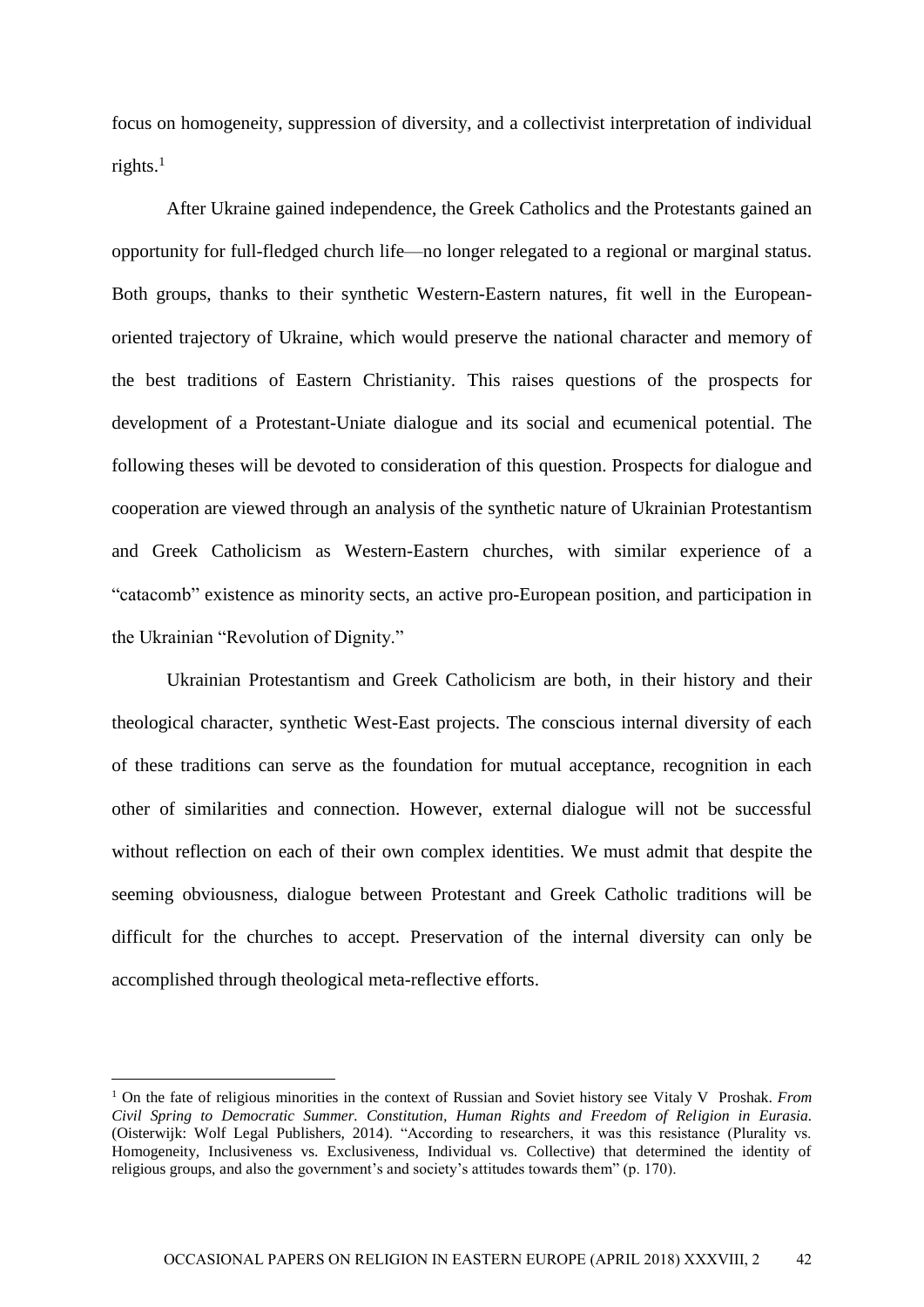Thus, Baptist researcher Constantine Prokhorov came to the conclusion that, "Not in the least denying the significance of the 'foreign factor' in the formation of the early Russian Evangelical-Baptist communities, it is important to see their heterogeneity, including both westward-looking and national tendencies, and to balance examples of the direct or mediated adoptions of European Protestant ideas with a certain self-reliance on the part of the 'counter streams."<sup>2</sup> He gives an example from the story of the "conversion" of Ratushny and Tsymbal, who later went on to become legendary Ukrainian stundists. M.T. Ratushny, remembering his youth, wrote to a Mennonite, G.I. Fast, in St. Petersburg in 1893, noting, "I had started to ask Germans (because I knew that the Russian people do not know about God and His law)… how I might be saved… I met an old man, a German who had repented, and he said to me: 'Buy a Bible and read it...' In 1857 I bought a Bible and began to read it, but I understood nothing of what I read. I applied to the old man who had advised me to buy the Bible, and he instructed me."<sup>3</sup> In 1869, Efim Tsymbal asked the German Mennonite Abram Unger to baptize him according to his faith. Prokhorov emphasizes the fact that "it is significant that Tsymbal did not finally become a member of any German church, but, in spite of pressure from the authorities, founded a number of independent Ukrainian Stundo-Baptist congregations."<sup>4</sup>

In other words, Ukrainian Protestantism arose at the crossroads between various influences, and does not fully identify with any single one of them, instead holding onto all of them and expressing them in a relevant way in the national culture.

Here is how a Greek Catholic characterizes the internal dialogic nature of his own tradition: "The Greek Catholic Church needs to be viewed in the context of Church history as a natural development towards unity. Being fully immersed in one's own tradition keeps one

<sup>2</sup> Constantine Prokhorov. "Between the West and East. Notes on the Origin of the Eangelical Movement in Russia." *Theological Reflections*. (#13. 2012): 102.

<sup>3</sup> Ibid., 82-83.

<sup>4</sup> Ibid.. 84.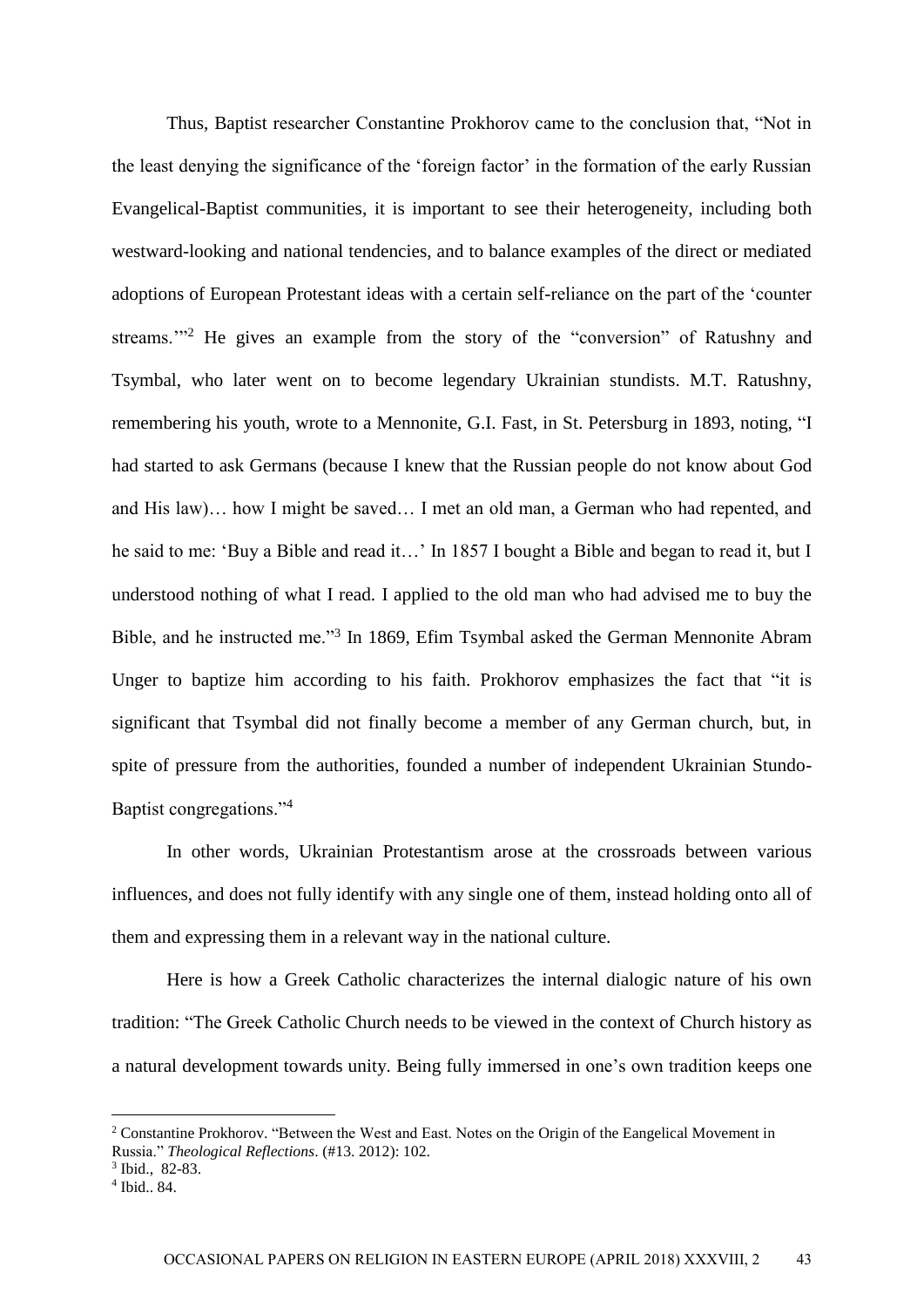from seeing things clearly. The Orthodox Church sees the world through the lens of its own experience and the Catholic Church does likewise. Only the Uniate, as a sort of church metaposition, gives the opportunity to see both traditions from a distance, which is why it is more productive. All signs point to the fact that Greek Catholics as a church act with the strength of a new attitude towards church tradition (not to be confused with Tradition), new methods of perception and are a project of authentic expression of Orthodox tradition in the context of the Universal church."<sup>5</sup> It seems that the words of Igor Manannikov can be paraphrased like this: Inasmuch as the Greek Catholic Church can be seen as an expression of the Orthodox tradition in the context of the Catholic Church, it can also be seen as an expression of the Catholic tradition in a national (Ukrainian) context.

Ukrainian religious scholars note in their research that it is not enough to assign Greek Catholicism a Western vector; with no connection to Eastern tradition there is a break in its identity, a Catholicizing. Thus, in the nineteenth century, during the aggressive expansion of Orthodoxy from the East, the West also had an assimilating influence: "Hundreds of thousands of uniates did not join the Russian Orthodox Church, and therefore found themselves for decades in a marginal, in-between condition, while after the manifesto of religious tolerance in 1905 there was no massive religious conversion in these lands hundreds of thousands of Ukrainian uniates moved to the Roman Catholic Church. Gradually in her ranks they began to lose their indigenous national identity. In other words, Catholicizing was followed in most cases by their becoming more Polish." <sup>6</sup>

The conditions, nature, and method of preserving Greek Catholicism can be called a connection of Eastern and Western traditions, their adoption and expression in one another. Without reception of "Orthodoxy" (not the Moscow patriarchate, but the global tradition),

<sup>&</sup>lt;sup>5</sup> Igor Manannikov. "Greek Catholicism in Russia as a Hypothesis." [http://www.religare.ru/2\\_23871.html](http://www.religare.ru/2_23871.html)

<sup>6</sup> Nadia Stokolos, and Ruslana Sheretyuk. *Church Drama*. (Rivne, Ukraine: PP DM, 2012). 245.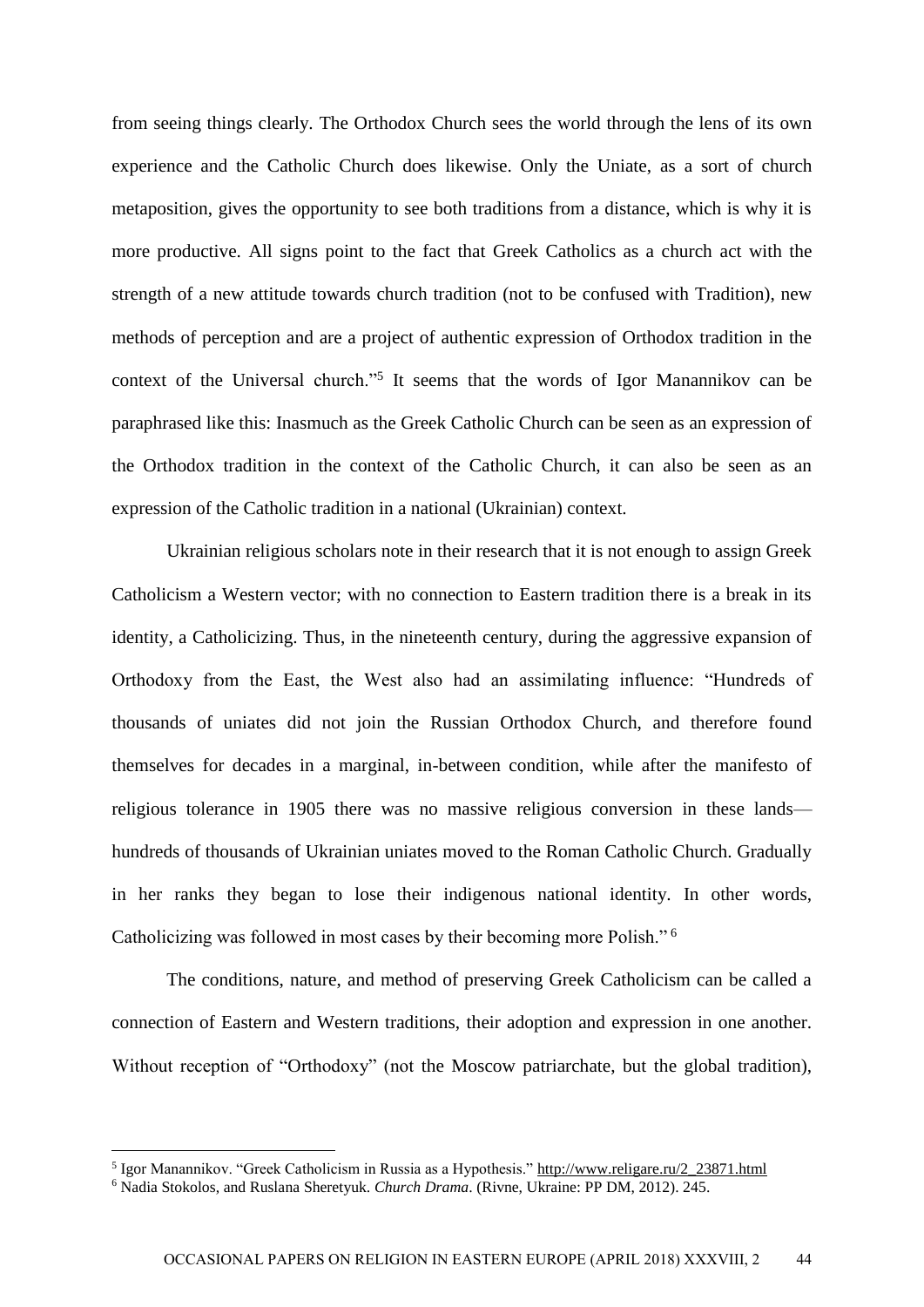Greek Catholicism loses its uniqueness, the synthesis falls apart and Greek Catholics have no reason to not become just Catholics.

The same can be said for Ukrainian Protestants. Without accepting Ukrainian culture and Orthodox tradition as their foundation, Ukrainian Protestants would be simply Protestants in Ukraine, i.e., outsiders, Westerners, not-quite-Catholics. It is no coincidence that Protestants and Catholics are still viewed by the Ukrainian people as expressions of the same "Latin heresy." With no connection with "Orthodoxy," in most regions of Ukraine, they are out of place.

Because Ukraine itself is a synthetic creation, lying between Europe and Eurasia, the West and the East, Ukrainian churches must contain within themselves this duality, this synthesis. What sets the Protestants and Greek Catholics apart is that they consider Western culture their main tradition without rejecting Eastern tradition, preserving even in their name a global scale, consistency, and the possibility of unity.

Before his conversion to Catholicism, Ulf Ekman, bishop of the neo-Pentecostal Word of Life movement, had questions about the temporary and complimentary character of Protestant "revivals," and their connection to the tree of Catholic tradition: "Should not revival movements join something bigger for the preservation of their uniqueness…?"<sup>7</sup> "Every movement has one message—not all fullness—and anointing for fulfilling a single concrete task—not all at once. Every movement has its own time but is not eternal. In John's [the Baptizer] joyous meeting with Jesus there is a prophetic meaning: a meeting of the whole with a part, a meeting of the general and the concrete enriches both sides. Revival, personified by John and his ministry, is something necessary and important, and ideally

<sup>7</sup> Ulf Ekman. *Spiritual Roots*. (Мoscow: Golden Pages, 2012), 357.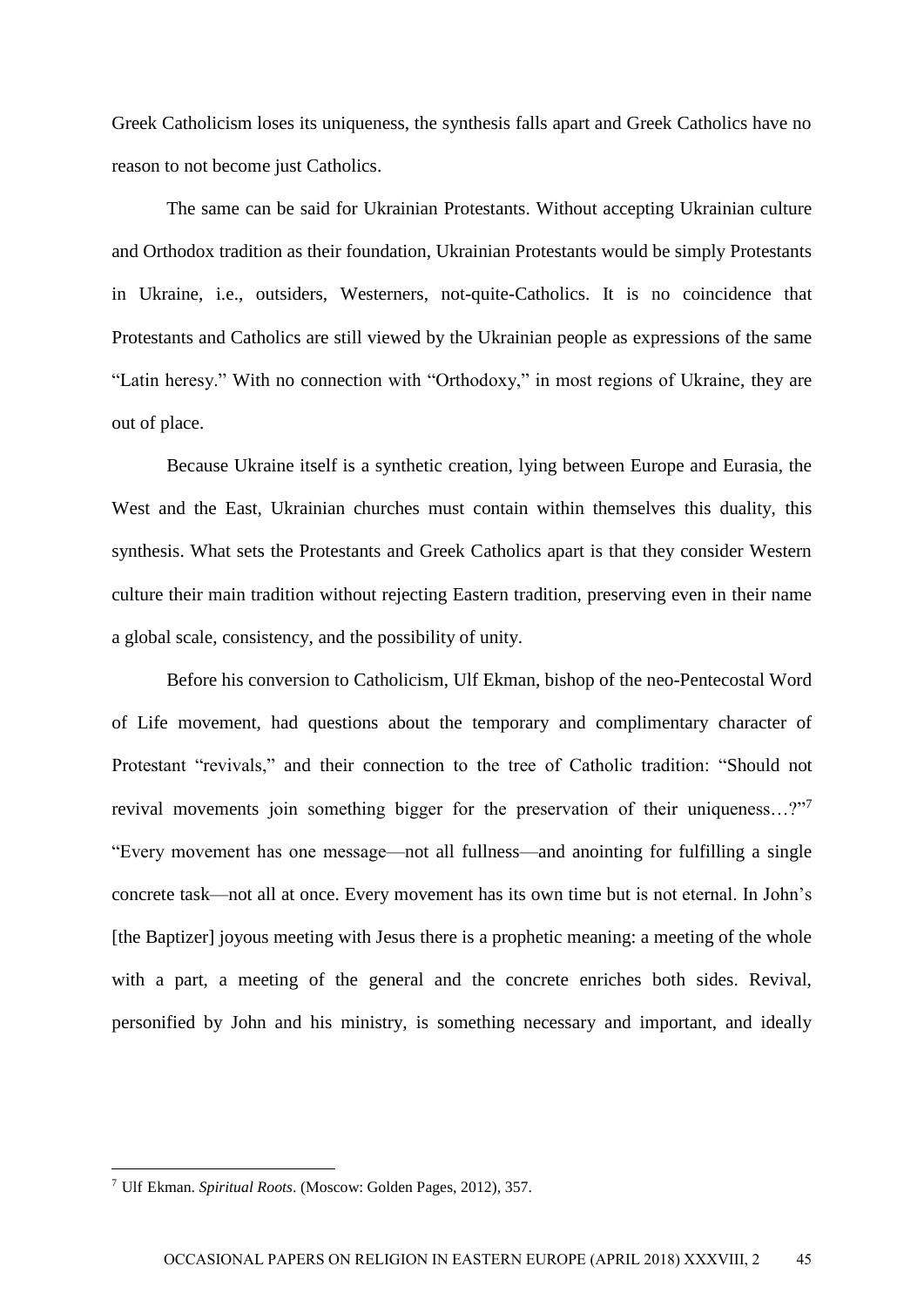leading to the enrichment and deepening of Christian experience in the entire Body of Christ."<sup>8</sup>

In search of inclusive identity, Ukrainian Protestants are restoring the culturaltheological connection with European Protestantism, and through that, with the Catholic tradition to which European Protestantism traces its roots. At the same time, Protestants embrace (as in, make their own, as much as possible) the Orthodox tradition, which has remained the national religion in Ukraine. Greek Catholicism is a response to these two interests—it is a concrete expression of both Catholic and Orthodox tradition in Ukrainian culture. Therefore, by appealing at the same time to both Catholicism and Orthodoxy, Protestants come face to face with them in the shape of Greek Catholicism as a close, related "other." It is possible that German or Russian Protestants can appeal directly to, respectively, Catholic or Orthodox tradition, but for Ukrainian Protestants, this appeal is mediated by the Greek Catholic tradition.

In search of a common ground, Ukrainian Protestants and Greek Catholics can appeal not only to structural similarity, but also to common history. The "catacomb" experience and ministry as minority "sects" must be seen as a unifying factor, providing common ground in the developing Protestant-Uniate dialogue. As Protestant writer, Elena Panych, wrote, "Nothing gives such a feeling of unity as the overlap of cultural and human experience…but in the Soviet state even these important factors…were second in importance to the shared experience of persecution, which believers experienced, and which gave them a feeling of not only spiritual unity, but a unity of fate." <sup>9</sup>

There are dozens of stories passed down through oral history of joint services, prayers, and mutual support during Soviet repression. The sect status and marginality of the

<sup>8</sup> Ibid., 359-360.

<sup>9</sup> Elena Panych. "Sect or Church?" *Theological Reflections*. ("Special Edition. Bible. Theology. Church." 2013): 274.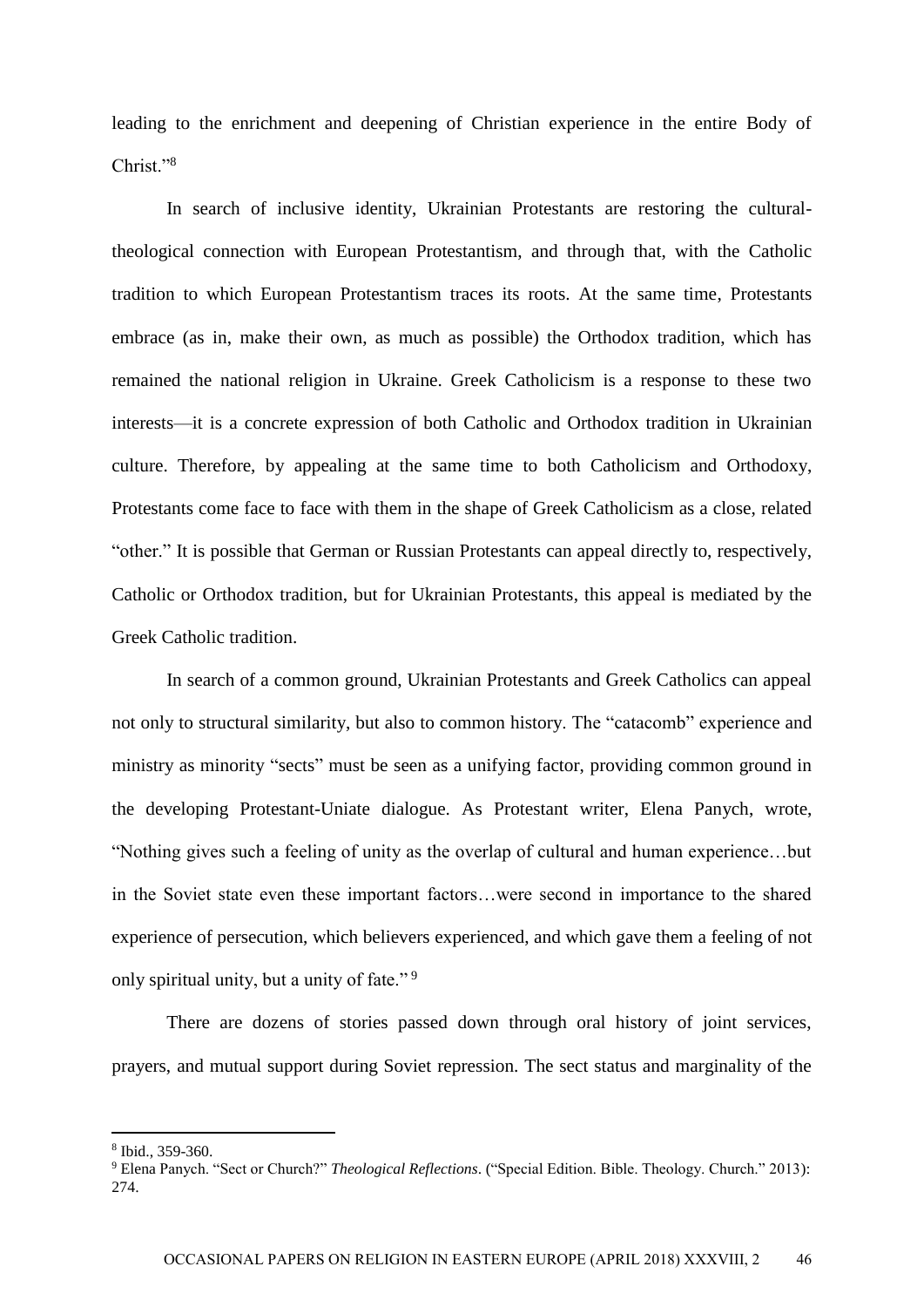Protestants, and the regionalism and nationalism of the Greek Catholics, were due to the nonconformity of the active church minority. There were also attempts at fitting into the existing order, like the well-known loyalism of the All-Union Council of Evangelical Christians–Baptists and the self-liquidation of Greek Catholics, and their apparent union with the Orthodox Church. But even within the general Soviet order, the Church kept its otherness, at least as a "Church within the Church." According to Natalia Shlikhta, even orthodoxized former Greek Catholics remained different within the new community: "Demonstrating for show Orthodox and Soviet loyalty, these Greek Catholics constructed a new or, as David Thompson defined it, short-lived identity, which helped them keep their own religious and national identity."<sup>10</sup> This otherness of the Greek Catholics became more radical in underground communities: "Taking into account the unbreakable connection between 'Orthodox' and 'Soviet,' refusing an 'Orthodox identity' put into question in the eyes of both Western Ukrainians and Soviet leadership their political loyalty. Emerging from the historical and ecclesiological inheritance of the UGCC, the self-identification of its members can be more correctly characterized as 'sect,' than 'church'… It was more difficult for Greek Catholics than for Orthodox to resolve the conflict between Christian faith and loyalty, which was anti-religious in its essence."<sup>11</sup>

Both Protestants and Greek Catholics had an opportunity of demarginalization and restoration of their regular church practice after Ukrainian independence, but it turned out that in an "Orthodox" society, they were still perceived as inferior forms of Christianity. The Maidan protests created a new opportunity for nation-wide recognition, and also an unexpectedly rich and free experience of Protestant-Uniate unity. Religious scholars talked about the birth of a "civil Church" on the Maidan, in which confessional differences were set

<sup>10</sup> Natalia Shlikhta. *The Church of Survivors. Soviet Ukraine, mid 1940s–early 1970-s*. (Kharkiv: AKTA, 2011), 303.  $11$  Ibid., 302.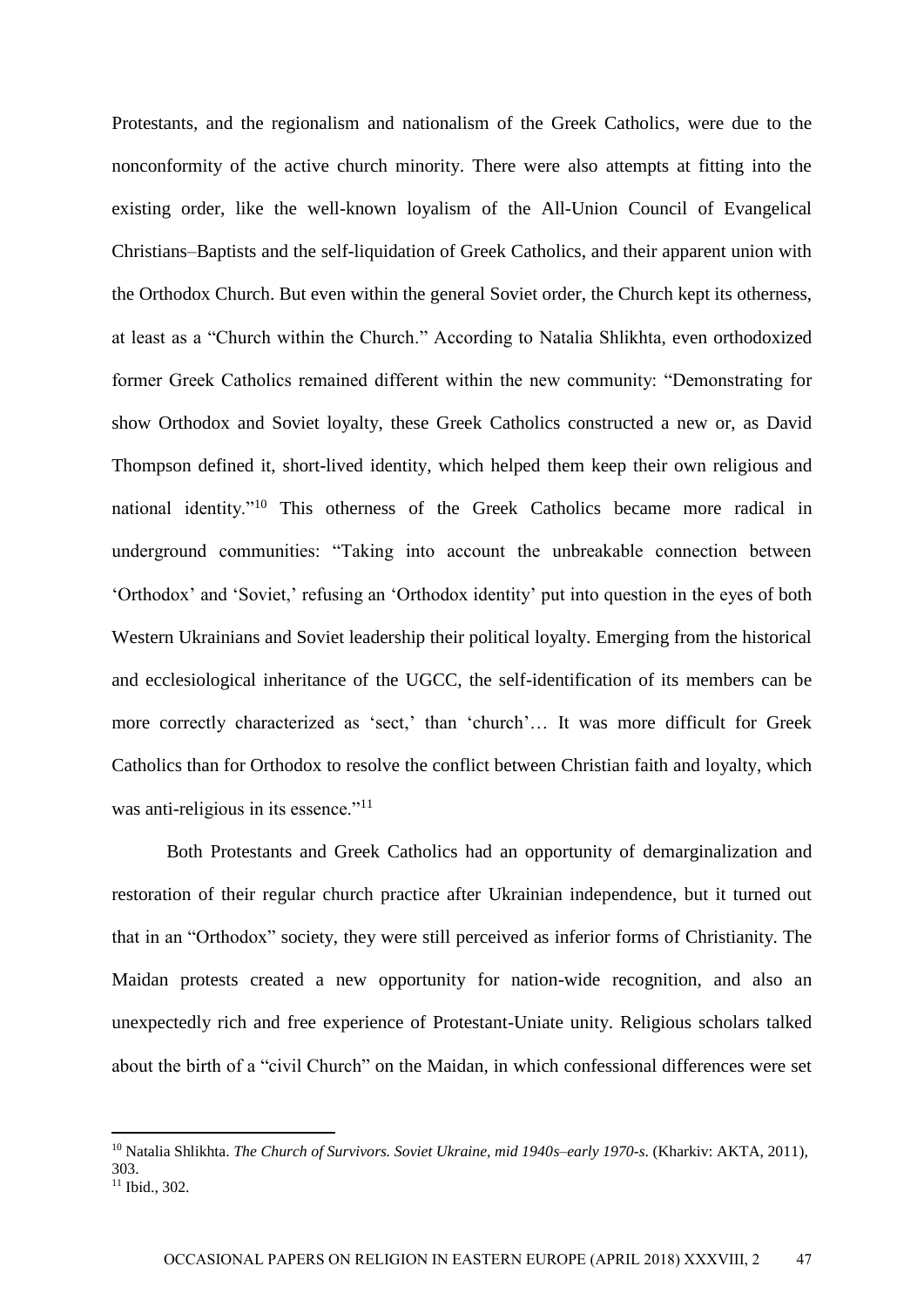aside for the sake of joint Christian service to society.<sup>12</sup> Back at the beginning of the "Revolution of Dignity," on December 15, 2013, at the initiative of the Ukrainian Catholic University, there was a round table on "Theology in the Context of Maidan," which included representatives of the Greek Catholic and Orthodox churches, as well as Ukrainian Protestants who supported the national protest and offered a theological justification for it. Two days later, Protestants held an inter-church discussion "Maidan and the Church: A Christian's Civil Responsibility." These two events were the beginning of a church campaign of mass support for Maidan. They demonstrated a new understanding of the Church, unity, freedom, and responsibility. The main actors on the Maidan were not priests and Levites, but good Samaritans of various confessions, and the force that united them, recognized by Protestants, was the Ukrainian Greek Catholic Church.

After Maidan, the confessional map of Ukraine began to change steadily. It was no longer under pressure from politicians (as with the project "One Local Orthodox Church"), but under the influence of the expectations of civil society and as a result of the activities of regular lay people. After Maidan, it was the pro-Russian churches that turned out to be sects, while pro-Ukrainian churches received recognition. It seems clear that inter-church dialogue will have an effect on self-understanding in Ukrainian society, bringing recognition that it is not only Orthodox, and it will affect the community's perception of the Church through its various forms, and also how it is seen by "dwellers" and "seekers," Christians near the church and unchurched.

It must be admitted that both Ukrainian Protestants and Greek Catholics kept away from ecumenical processes; even in relation to close neighbors in the Christian world, they remained closed and self-reliant. This made the publication of a document from the World Council of Churches on the importance of ecumenical dialogue in the Christian magazine,

<sup>&</sup>lt;sup>12</sup> Oksana Gorkusha and Lyudmila Filipovich. "Born on the Maidan–The Civil Church of Ukraine" (http://risu.org.ua/ua/index/studios/studies\_of\_religions/56419/).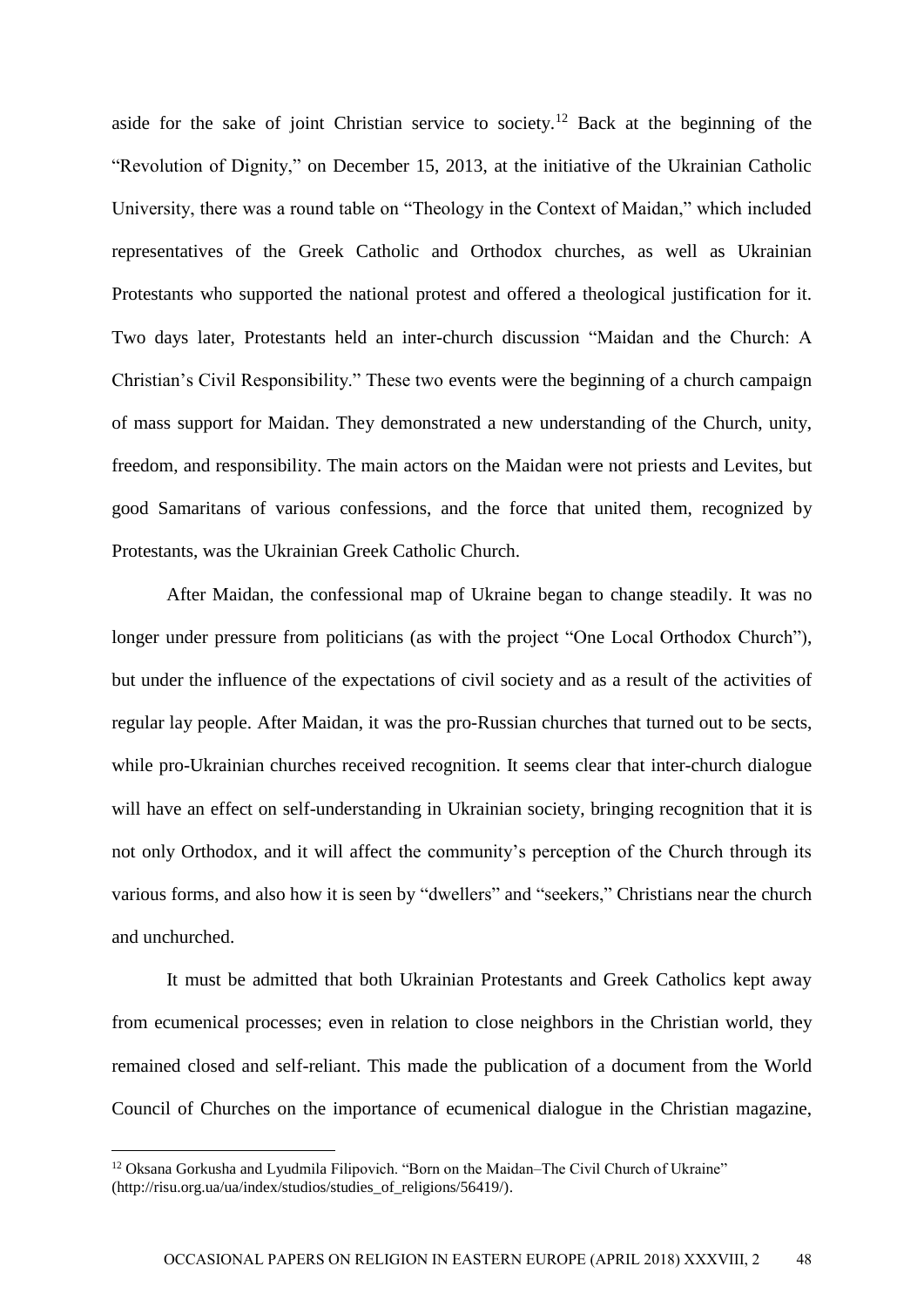*Theological Reflections* (2014), even more noteworthy. The document, "The Church: Towards a Common Vision," was published in 2013 and was the result of the multi-year work of the "Faith and Church Order" commission. In the document, Catholicity refers not simply to geographic reach but also to the manifold variety of local churches and their participation in the fullness of faith and life that unites them in the one *koinonia*. <sup>13</sup> It is noteworthy that the last chapter, "The Church: In the World and for the World," reveals a more ecumenical perspective than the others, because *koinonia* means openness to one another and the world, which involves not only confessing a single faith and serving together, but also sharing common moral values. Churches will be able to show the world only that which they share in Christ and consider through a process of mutual questioning and affirmation. That is why the future of ecumenical dialogue is in simultaneous service of the mission and unity of the Church, therefore it is important to find opportunities for joint responses to social issues and joint work in presenting the values of God's Kingdom. <sup>14</sup>

The emphasis on the significance of practical ecumenism in the form of a shared social position is by no means a coincidence. The Ukrainian experience shows that unity is reached not through theological discussions but is given in response to synchronized Christian participation in extreme moments of history. The socio-political statement of the All-Ukrainian Council of Churches and Religious Organizations (AUCCRO)—a consultative advisory body which unites the main confessions of the country and in which decisions are made on the basis of consensus—became a precedent for such a shared position. The position of the AUCCRO served as a point of reference for the self-determination of entire churches and for civil choices for Christians during the "Orange Revolution" and later the "Revolution of Dignity."

<sup>13</sup> "The Church: Towards a Common Vision." *Theological Reflections*. ("Special Issue on Contemporary Ecclesiology," 2014): 185.  $14$  Ibid., 201-202.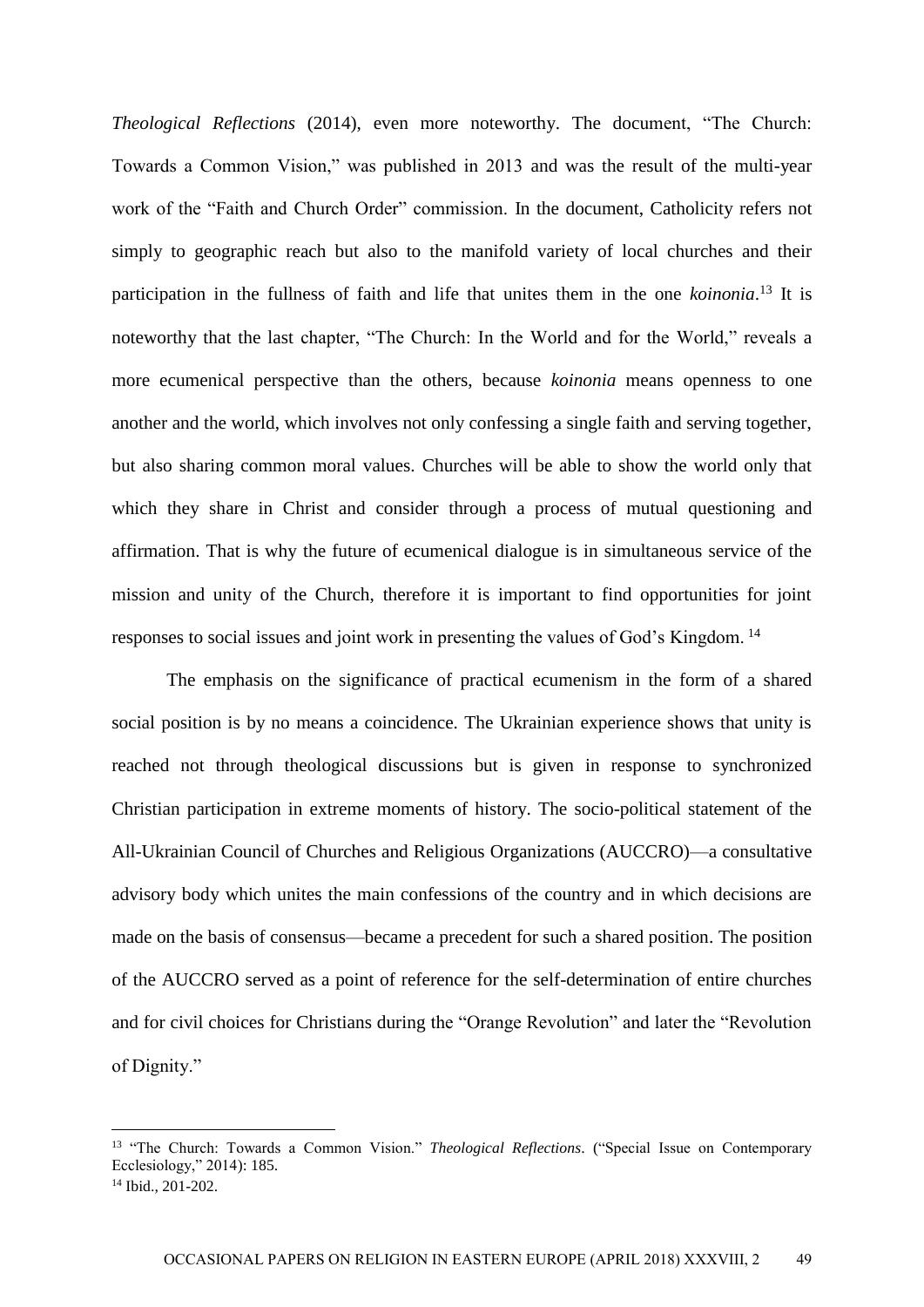Protestant-Uniate dialogue has significant social potential and religious inclusivity can be a factor in social plurality and dynamics. Pastor Sergey Tymchenko uses the word "synergy" when speaking of the results of Maidan for Protestants and their status as "other": "One issue Ukrainian and Russian evangelicals need to consider is their attitude to "the other"... Interestingly, when evangelicals lose unity, they sometimes find more in common with believers of other confessions, particularly in the Slavic context with Orthodox and Eastern-Rite [Greek] Catholics who have similar socio-political perspectives. In the future, this phenomenon may lead to the development of a more complimentary, synergetic relationship among Ukrainian Christians of different confessions."<sup>15</sup>

Orthodox theologian and director of the Institute of Ecumenical Studies, Antoine Arjakovsky, emphasizes the special role of the Church in the "Revolution of Dignity," and the socio-political significance of this ecumenical movement: "The Churches are playing a decisive role in the Ukrainian revolution. This is apparent from the prominence in Independence Square of dozens of priests and pastors from different religious confessions who have been there every day for three months, offering to gather ecumenically with the faithful in prayer."<sup>16</sup> Thinking of possible repercussions of this kind of ecumenism, he puts forward a solution called the Church of Kiev: "It is a matter of an original ecclesiological construction proper to the Ukrainian space, as there existed until the end of the sixteenth century." According to this idea, the Church can exist in communication with both the Greek and Latin worlds.<sup>17</sup> Moreover, Arjakovsky offers to transfer the model of inner-church East-West dialogism to the outward sphere of state-church geopolitics, as a means of free and nonconflicting orientation between Europe and Russia.<sup>18</sup>

<sup>&</sup>lt;sup>15</sup> Sergiy Tymchenko. "The Current and Possible Impact of the Ukrainian Crisis on Ukrainian Protestants." *East-West Church and Ministry Report*. (Summer 2014. Vol. 22, No.3): 22-23.

<sup>16</sup> Arjakovsky, Antoine. "The Role of the Churches in the Ukrainian Revolution." *ABC Religion and Ethics*. [\(http://www.abc.net.au/religion/articles/2014/03/06/3958163.htm\)](http://www.abc.net.au/religion/articles/2014/03/06/3958163.htm)

 $17$  Ibid.  $18$  Ibid.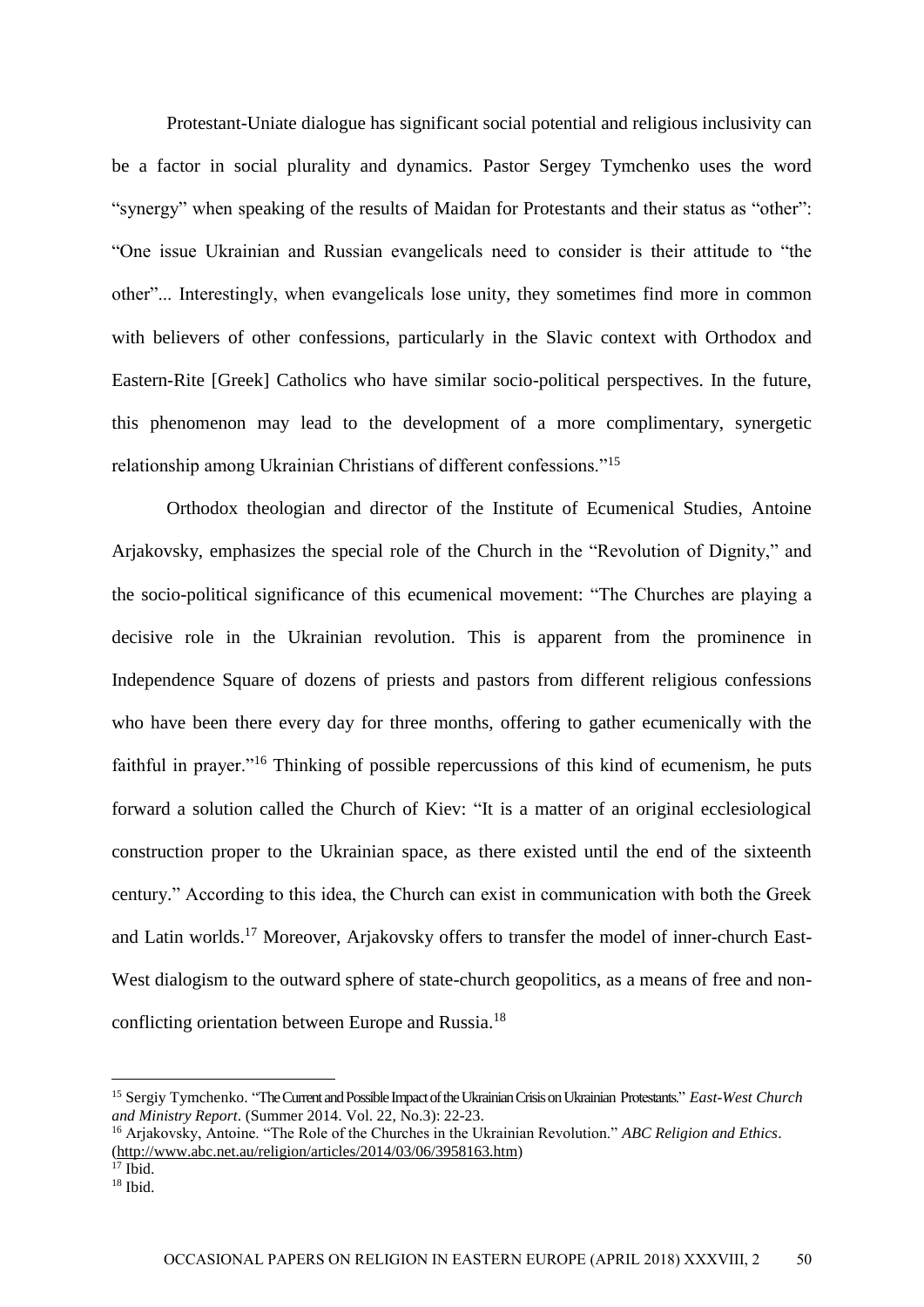Not only Protestantism<sup>19</sup> but also Greek Catholicism ties Ukraine to Europe. As Ukrainian religious scholars write, "In Brest a new 'window to Europe' has opened wide."<sup>20</sup> It must be admitted that in the past century, both of these windows have remained practically unused by society. Today, the European choice of Ukraine and the "Revolution of Dignity" create a demand for "Church windows" to Europe.

It is worth noting that in conditions of church crisis and the emerging "unchurched Christianity," not only the social, but also the ecumenical potential of Protestant-Uniate relations is taking on special significance. Protestant-oriented Catholic Sergey Gradirovsky expressed in his questions the complex dialectic of church, inter-church, and non-church images of modern Christianity: "Is my movement authentic and without deceit, if I, while moving towards the Church, move away from the confessional aspects of the Church? How can I trust the ecclesiological lines of the Apostle's Creed, to clearly, and not conditionally and symbolically, see and truly experience the 'one holy, catholic, and apostolic Church?"<sup>21</sup>

In light of the  $500<sup>th</sup>$  anniversary of the Reformation, I will risk expressing the thought that the greatest Reformation, having overcome the divisive reformation, can become a unifying reformation. If in 2017, Protestants and Catholics can once again unite, this new meeting may change both, creating an unimaginable dynamic for the whole Body of Christ, recreating the universal Church in the unity of her diversity. Such an opportunity is being seriously considered—in dialogue with churches and in the personal choices of "already dwellers" of various traditions and "still seekers." It is very much possible that the reforming closeness between the Protestants and Catholics, between Ukrainian Evangelical Protestants and Greek Catholics, will take place not on the level of theological commissions and leaders, but on the level of the every day choices of millions of "Christians of tradition," and "just

 $19$  I wrote in more detail on the connecting, mediatory, and transcultural role of Protestantism in my monograph, *The European Reformation and Ukrainian Evangelical Protestantism* (Kiev, 2008).

<sup>20</sup> Stokolos and Sheretyuk. *Church Drama*. 246.

<sup>21</sup> Sergey Gradirovsky. "Church Archaeology." *The Church Yesterday, Today, and Tomorrow. Reports from an International Theological Conference, DCU, April 25-27, 2013*. (Cherkassy: Colloquium, 2014). 42.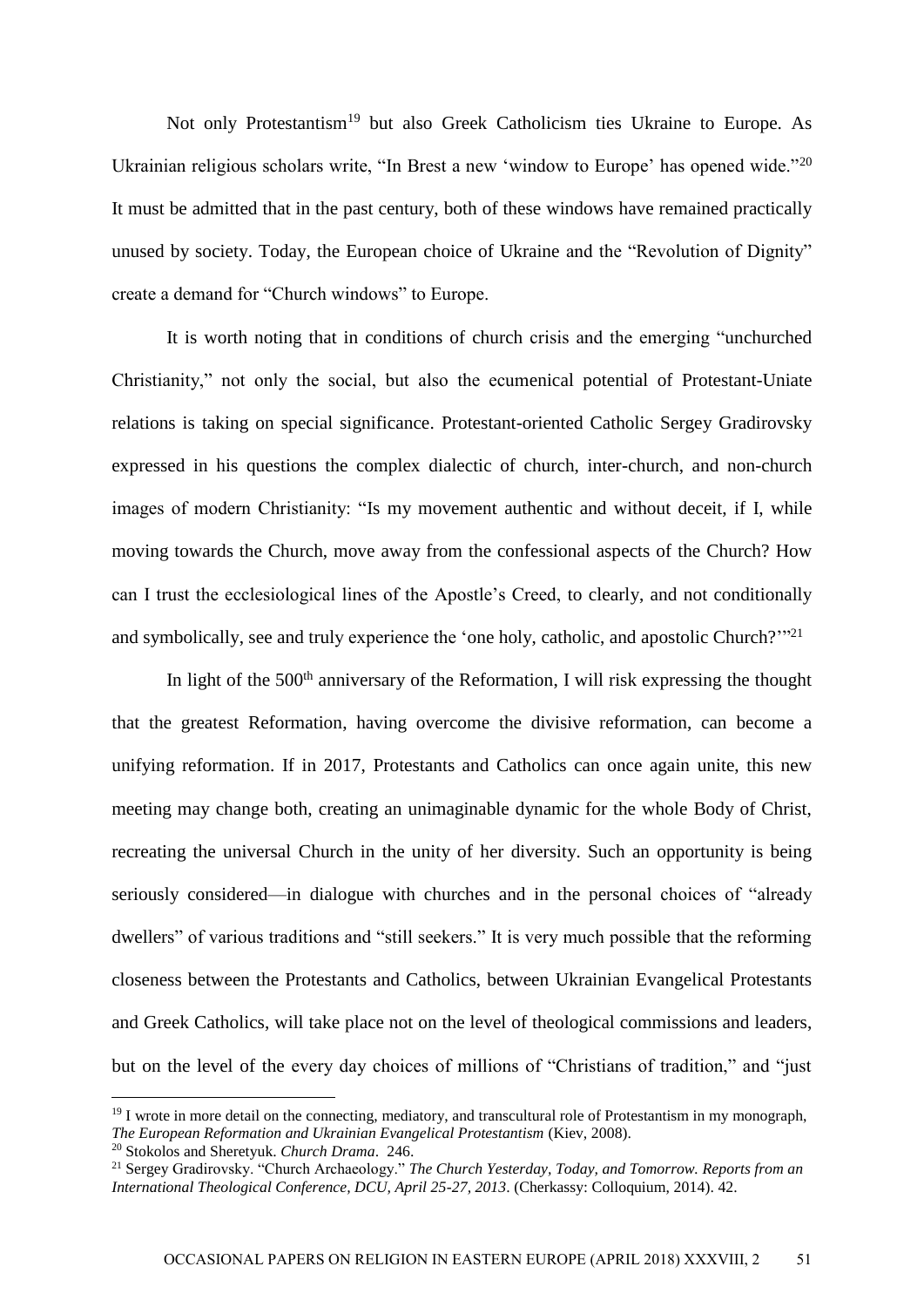Christians." An example of this is Ulf Ekman, who made a personal choice in favor of joining with the Catholic tradition, while at the same time not rejecting the spiritual blessings of Protestantism and his experience of it. By his decision, he took a step towards a common future, when "'A Christianity of personal repentance' and 'a Christianity of education and tradition'—elements that were unexpected and had long-term perspective—fulfill each other. Personal and collective will in due course come together and take on their true meaning. A space will form for the free activity of the spirit and for a living and deep liturgy of services and prayer. Then individual initiatives will combine with hierarchical spiritual leadership…Internal life and social activity will mutually complete each other. Missions work and meditation will be interwoven." Such was his description of the meeting of the two traditions within his personal life.<sup>22</sup> It is notable that the Protestant leader did not lead his whole denomination down this path. Thereby, he addressed his gesture not so much to the hierarchy of various confessions as to regular believers and their personal choices. I think that "seekers" liked this. And not only "seekers"—thousands of members of Ukrainian "Word of Life" churches supported Ekman's choice, while not leaving their churches. This means that they accepted the truth of Catholicism (deep roots, discovery of the mystic dimensions of Christian life, the beauty of the liturgy, etc.), while remaining Protestants. In a certain way, they could be called Roman Protestants, i.e., Protestants returning to dialogue with Rome, within the space of catholicity.

In the same way, thousands of Protestants who experienced Maidan made a personal choice to recognize the Greek Catholics as their brothers. Many pastors recognized Cardinal Lyubomir Guzar and Archbishop Svyatoslav Shevchuk as heroes of our time. Protestants and Greek Catholics were united by Evangelical values of freedom and truth, and also by active patriotism. Ukrainian Orthodox (Kiev patriarchate) believers and Roman Catholics showed

<sup>22</sup> Ekman, *Spiritual Roots*. 366-367.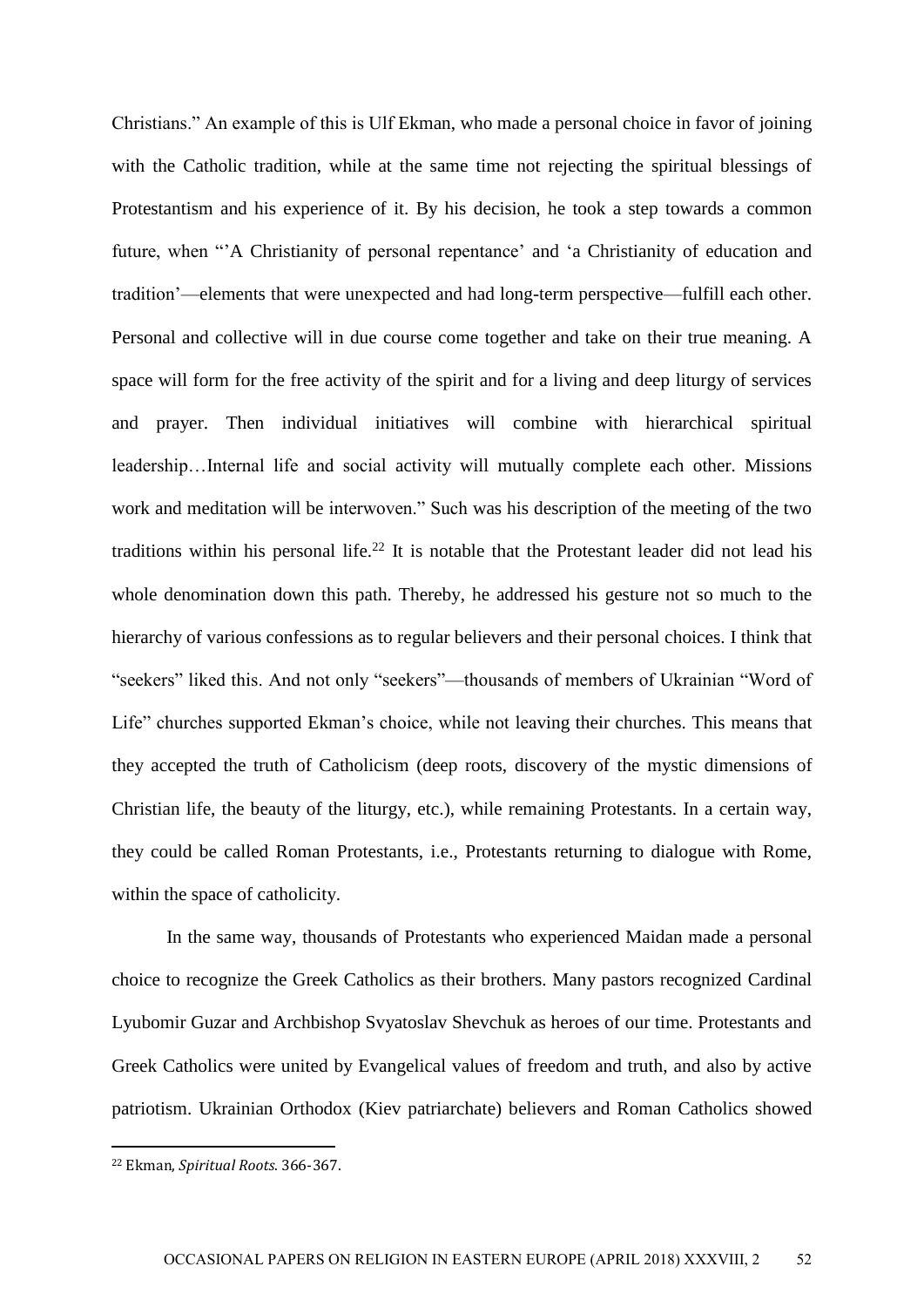their solidarity with them. The connection between living individuals revealed a connection between the traditions of the East and West, Orthodoxy and Catholicism, as well as with "inbetween," complex, inclusive churches—Greek Catholics and the Protestants.

Clearly in the modern world, the meaning of individual choice in favor of inclusive identity and inter-church Christianity will grow, and church leaders won't be able to control it. While before lay people asked the churches themselves (i.e., the clergy) questions about dialogue and unity among churches, now everything has changed. "Seekers" don't ask questions, and if they do, then they answer them themselves. Church leaders have changed from answer-givers to observers. The initiative has passed to ordinary Christians. Now they are no longer asking standard questions, like, "Can we pray together with Protestants?" or "Are there born again believers among the Greek Catholics?" But rather people are asking questions seeking to understand the meaning and consequences of that which has *already* taken place: "How does understanding of the Church change, taking into account that church walls have *already* become transparent, and that a connection can be felt between several traditions at once, that the spiritual experience of unity *already* does not fit into a standard confessional framework, and the spiritual search is leading further and Christianity can be better understood not as living in a home, but as a pilgrimage?"

At the same time that Protestantism reveals its spiritual roots, depth, and history, Greek Catholicism is becoming Evangelical. Here, they can serve one another, and most importantly, our contemporaries. Simplicity and depth, the Gospel and tradition are interesting and effective together, not separately. Their dialogue is the path to unity in the Church in the diversity of her relevant concrete historical forms. Thus, Ukrainian Protestants and Greek Catholics are predestined to converge not only by historical fate and structural similarity, but by national context and cultural demand, and also the theologicalecclesiological mystery of God's Plan for the Church and its mission in the world.